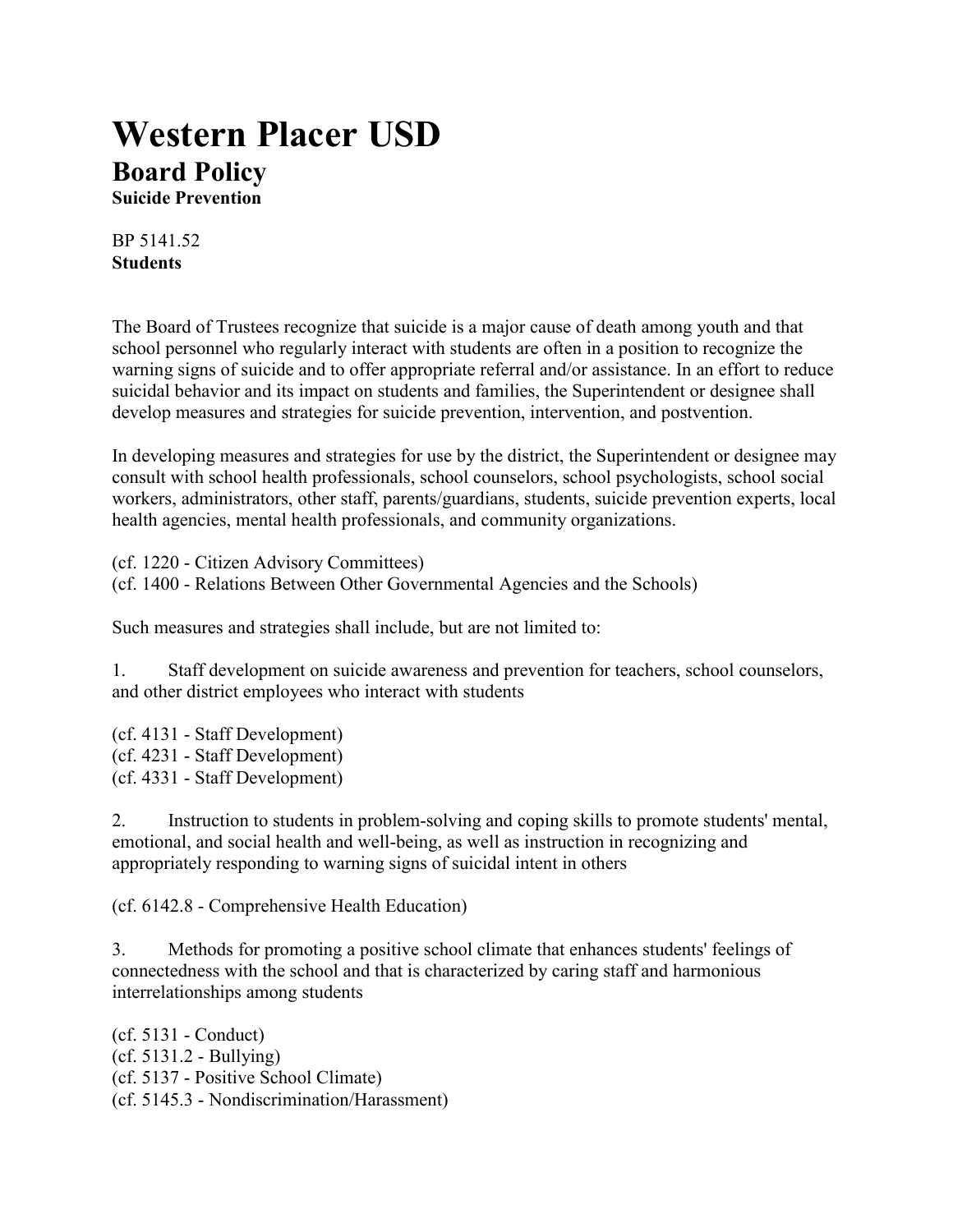(cf. 5145.7 - Sexual Harassment) (cf. 5145.9 - Hate-Motivated Behavior)

4. The provision of information to parents/guardians regarding risk factors and warning signs of suicide, the severity of the youth suicide problem, the district's suicide prevention curriculum, basic steps for helping suicidal youth, and/or school and community resources that can help youth in crisis

5. Encouragement for students to notify appropriate school personnel or other adults when they are experiencing thoughts of suicide or when they suspect or have knowledge of another student's suicidal intentions

6. Crisis intervention procedures for addressing suicide threats or attempts

7. Counseling and other postvention strategies for helping students, staff, and others cope in the aftermath of a student's suicide

As appropriate, these measures and strategies shall specifically address the needs of students who are at high risk of suicide, including, but not limited to, students who are bereaved by suicide; students with disabilities, mental illness, or substance use disorders; students who are experiencing homelessness or who are in out-of-home settings such as foster care; and students who are lesbian, gay, bisexual, transgender, or questioning youth. (Education Code 215)

The Board shall review, and update as necessary, this policy at least every five years. (Education Code 215)

Legal Reference: EDUCATION CODE 215 Student suicide prevention policies 215.5 Suicide prevention hotline contact information on student identification cards 216 Suicide prevention online training programs 32280-32289 Comprehensive safety plan 49060-49079 Student records 49602 Confidentiality of student information 49604 Suicide prevention training for school counselors GOVERNMENT CODE 810-996.6 Government Claims Act PENAL CODE 11164-11174.3 Child Abuse and Neglect Reporting Act WELFARE AND INSTITUTIONS CODE 5698 Emotionally disturbed youth; legislative intent 5850-5883 Children's Mental Health Services Act COURT DECISIONS Corales v. Bennett (Ontario-Montclair School District), (2009) 567 F.3d 554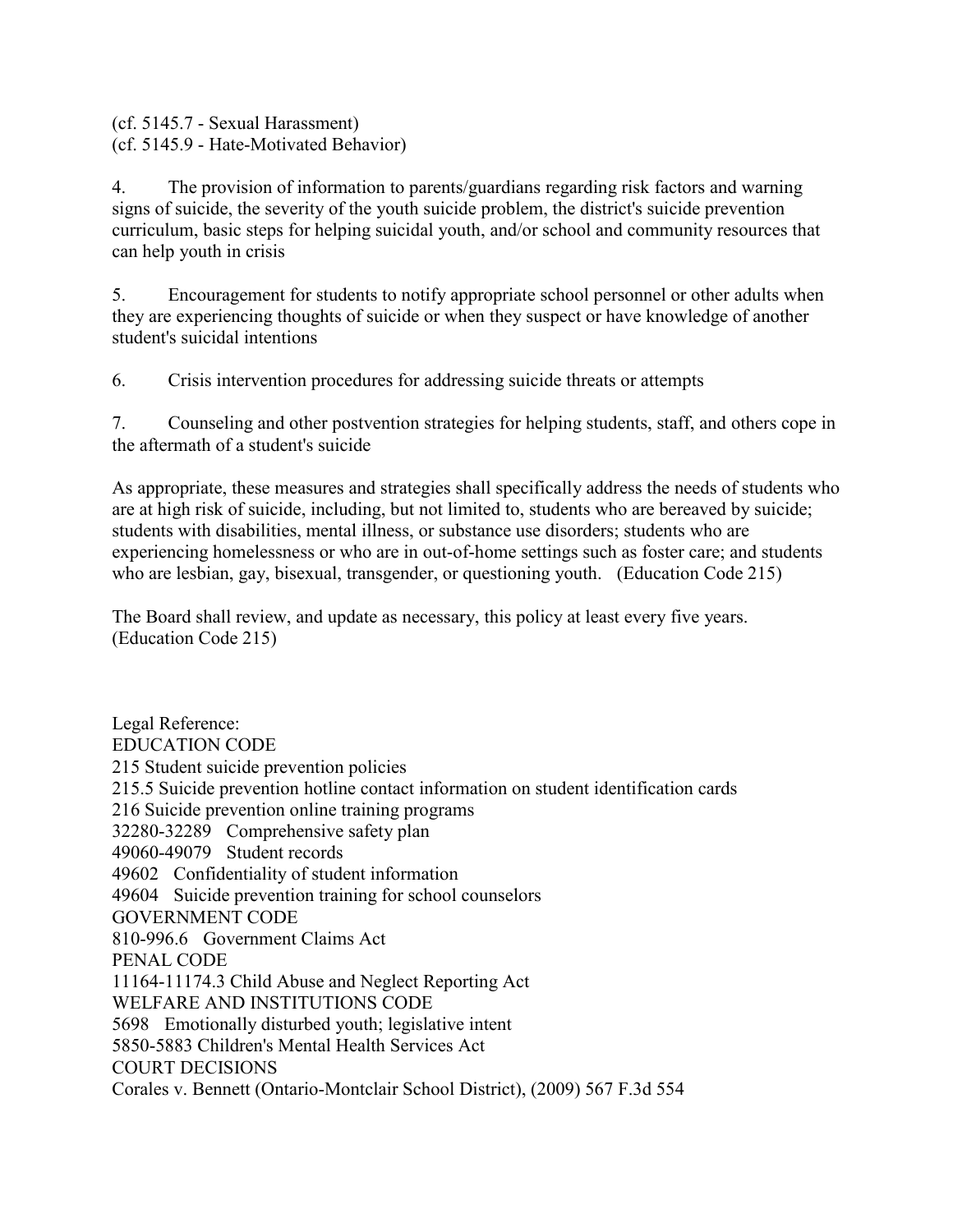Management Resources:

CALIFORNIA DEPARTMENT OF EDUCATION PUBLICATIONS Health Education Content Standards for California Public Schools, Kindergarten Through Grade Twelve, 2008 Health Framework for California Public Schools, Kindergarten Through Grade Twelve, 2003 CENTERS FOR DISEASE CONTROL AND PREVENTION PUBLICATIONS School Connectedness: Strategies for Increasing Protective Factors Among Youth, 2009 NATIONAL ASSOCIATION OF SCHOOL PSYCHOLOGISTS PUBLICATIONS Preventing Suicide, Guidelines for Administrations and Crisis Teams, 2015 U.S. DEPARTMENT OF HEALTH AND HUMAN SERVICES PUBLICATIONS National Strategy for Suicide Prevention: Goals and Objectives for Action, rev. 2012 Preventing Suicide: A Toolkit for High Schools, 2012 WEB SITES American Association of Suicidology: http://www.suicidology.org American Foundation for Suicide Prevention: http://afsp.org American Psychological Association: http://www.apa.org American School Counselor Association: http://www.schoolcounselor.org California Department of Education, Mental Health: http://www.cde.ca.gov/ls/cg/mh California Department of Health Care Services, Suicide Prevention Program: http://www.dmh.ca.gov/Services/MH/Pages/Suicide Prevention.aspx Centers for Disease Control and Prevention, Mental Health: http://www.cdc.gov/mentalhealth National Association of School Psychologists: http://www.nasponline.org National Institute for Mental Health: http://www.nimh.nih.gov Trevor Project: http://thetrevorproject.org U.S. Department of Health and Human Services, Substance Abuse and Mental Health Services Administration: http://www.samhsa.gov

Policy WESTERN PLACER UNIFIED SCHOOL DISTRICT adopted: February 21, 2012 Lincoln, California

revised: November 7, 2017

revised: February 5, 2019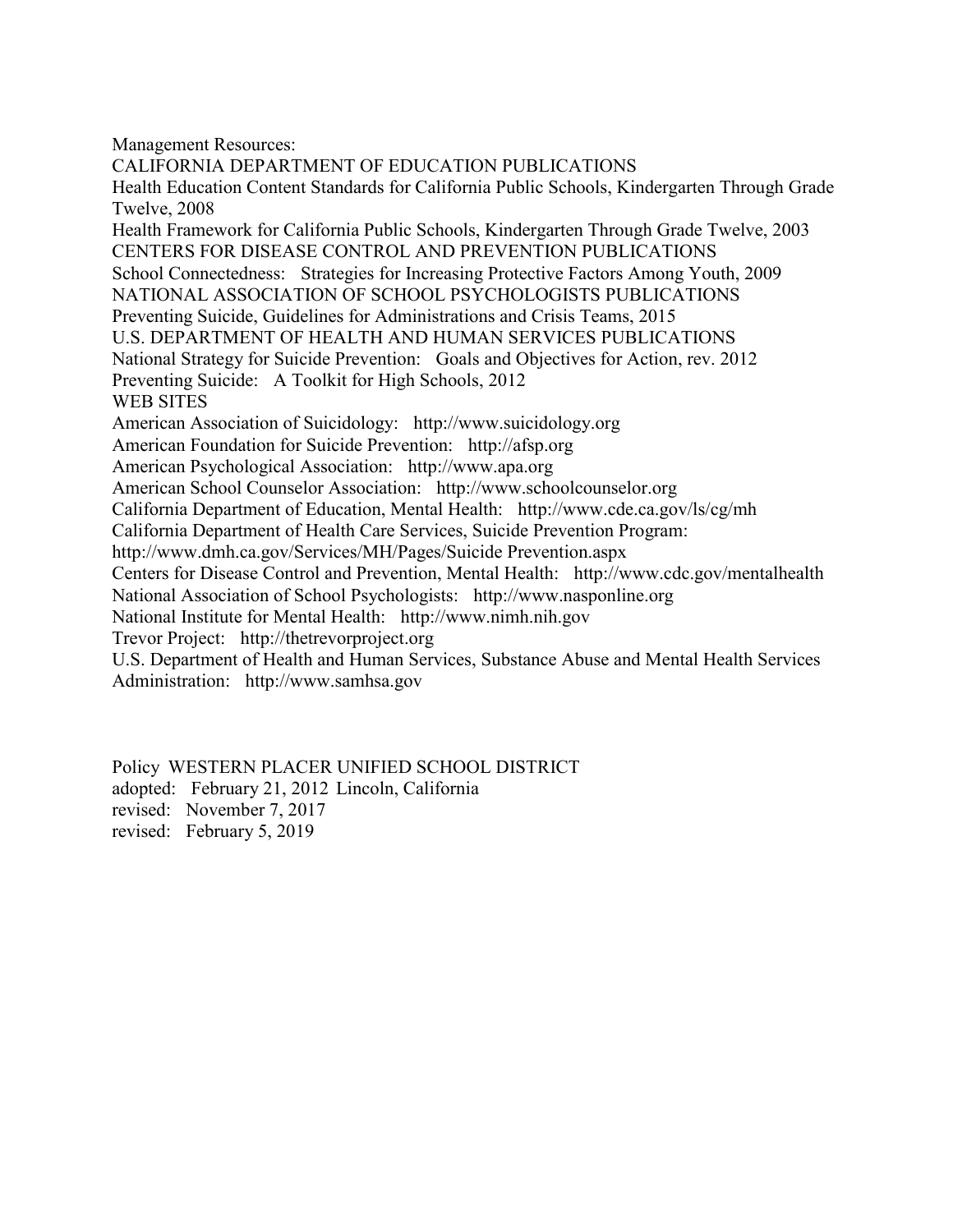# **Western Placer USD Administrative Regulation Suicide Prevention**

AR 5141.52 **Students**

Student identification cards shall include the National Suicide Prevention Lifeline telephone number and may also include the Crisis Text Line and/or a local suicide prevention hotline telephone number. (Education Code 215.5)

Staff Development

Suicide prevention training shall be provided to teachers, counselors, and other district employees who interact with students. The training shall be offered under the direction of a district counselor/psychologist and/or in cooperation with one or more community mental health agencies.

(cf. 4131 - Staff Development) (cf. 4231 - Staff Development) (cf. 4331 - Staff Development)

Materials for training shall include how to identify appropriate mental health services at the school site and within the community, and when and how to refer youth and their families to those services. Materials also may include programs that can be completed through self-review of suitable suicide prevention materials. (Education Code 215)

Staff development shall include research and information related to the following topics:

1. The higher risk of suicide among certain groups, including, but not limited to, students who are bereaved by suicide; students with disabilities, mental illness, or substance use disorders; students who are experiencing homelessness or who are in out-of-home settings such as foster care; and students who are lesbian, gay, bisexual, transgender, or questioning youth

2. Individual risk factors such as previous suicide attempt(s) or self-harm, history of depression or mental illness, family history of suicide or violence, feelings of isolation, interpersonal conflicts, a recent severe stressor or loss, family instability, impulsivity, and other factors

(cf. 5131.6 - Alcohol and Other Drugs)

3. Warning signs that may indicate depression, emotional distress, or suicidal intentions, such as changes in students' personality or behavior and verbalizations of hopelessness or suicidal intent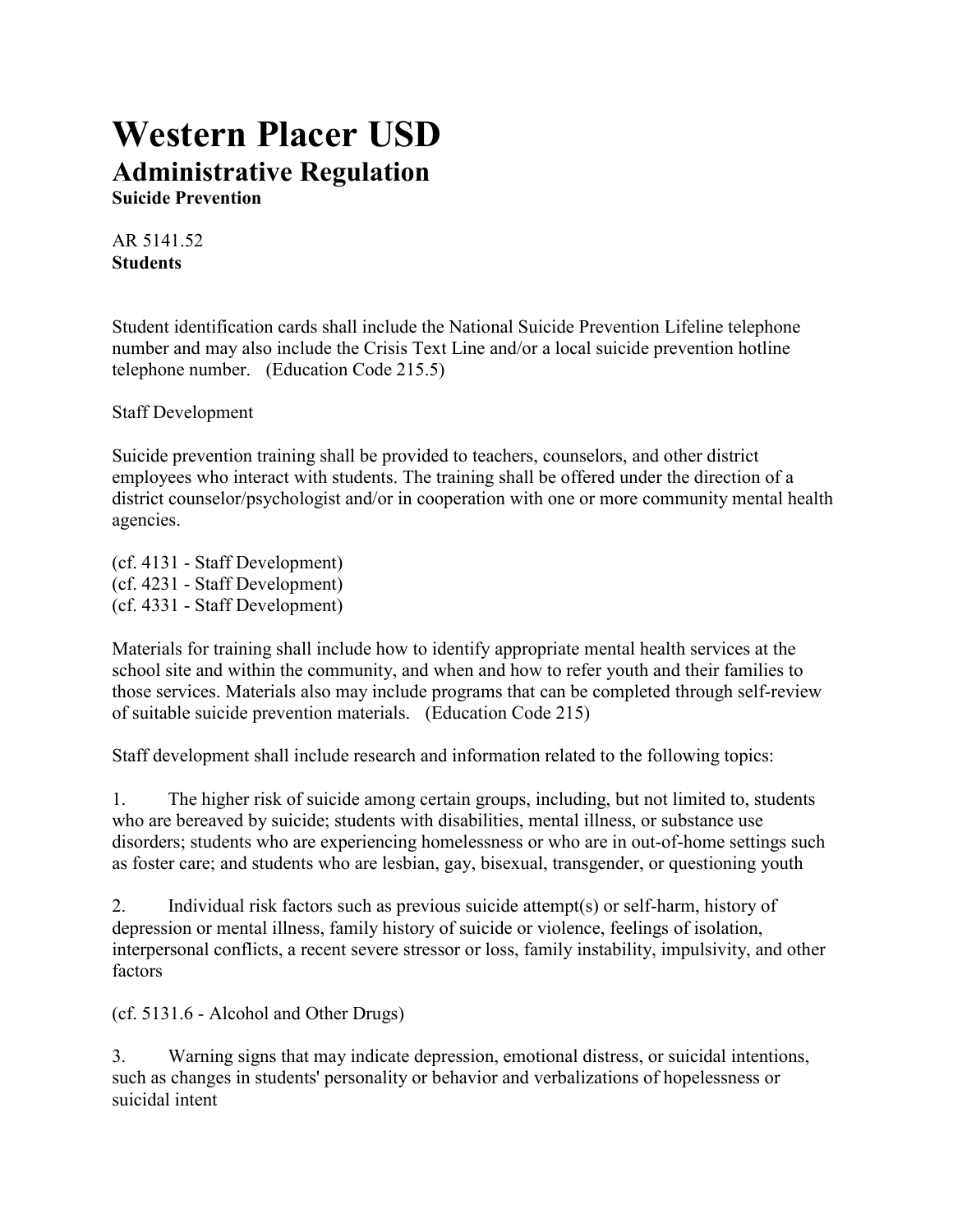4. Protective factors that may help to decrease a person's suicide risk, such as resiliency, problem-solving ability, access to mental health care, and positive connections to family, peers, school, and community

5. Instructional strategies for teaching the suicide prevention curriculum and promoting mental and emotional health

6. School and community resources and services, including resources and services that meet the specific needs of high-risk groups

(cf. 5141.6 - School Health Services) (cf. 6164.2 - Guidance/Counseling Services)

7. Appropriate ways to interact with a student who is demonstrating emotional distress or is suicidal and procedures for intervening when a student attempts, threatens, or discloses the desire to die by suicide, including, but not limited to, appropriate protocols for monitoring the student while the immediate referral of the student to medical or mental health services is being processed

8. District procedures for responding after a suicide has occurred

**Instruction** 

The district's comprehensive health education program shall promote the healthy mental, emotional, and social development of students and shall be aligned with the state content standards and curriculum framework. Suicide prevention instruction shall be incorporated into the health education curriculum at appropriate secondary grades and shall be designed to help students:

1. Identify and analyze signs of depression and self-destructive behaviors and understand how feelings of depression, loss, isolation, inadequacy, and anxiety can lead to thoughts of suicide

2. Develop coping and resiliency skills and self-esteem

3. Learn to listen, be honest, share feelings, and get help when communicating with friends who show signs of suicidal intent

4. Identify trusted adults, school resources, and/or community crisis intervention resources where youth can get help and recognize that there is no stigma associated with seeking services for mental health, substance abuse, and/or suicide prevention

(cf. 5131.6 - Alcohol and Other Drugs) (cf. 5141.6 - School Health Services) (cf. 6142.8 - Comprehensive Health Education)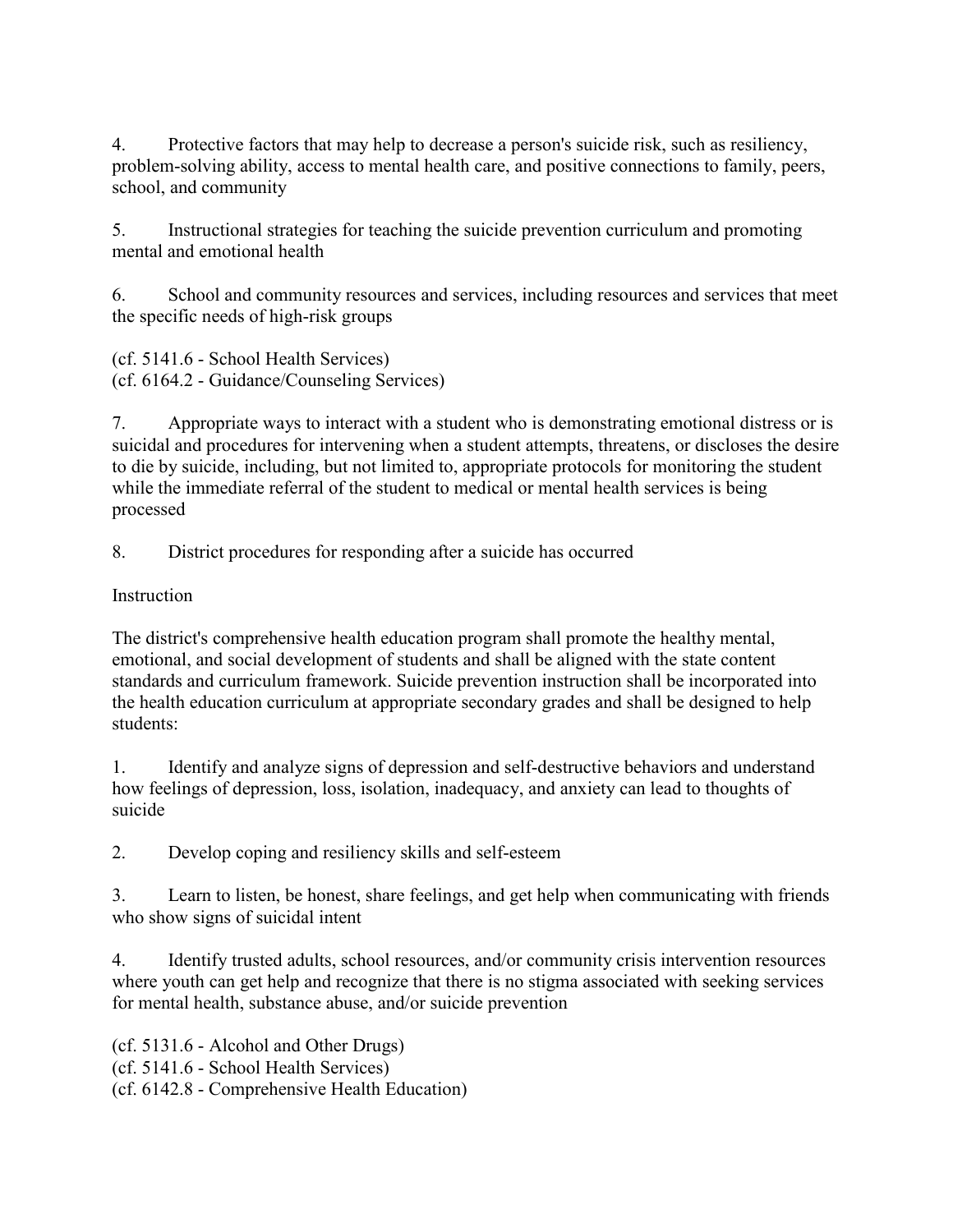(cf. 6164.2 - Guidance/Counseling Services)

#### **Intervention**

Students shall be encouraged to notify a teacher, principal, counselor, or other adult when they are experiencing thoughts of suicide or when they suspect or have knowledge of another student's suicidal intentions.

Every statement regarding suicidal intent shall be taken seriously. Whenever a staff member suspects or has knowledge of a student's suicidal intentions based on the student's verbalizations or act of self-harm, the staff member shall promptly notify the principal or school counselor, who shall implement district intervention protocols as appropriate.

Although any personal information that a student discloses to a school counselor shall generally not be revealed, released, referenced, or discussed with third parties, the counselor may report to the principal or student's parents/guardians when he/she has reasonable cause to believe that disclosure is necessary to avert a clear and present danger to the health, safety, or welfare of the student or others within the school community. In addition, the counselor may disclose information of a personal nature to psychotherapists, other health care providers, or the school nurse for the sole purpose of referring the student for treatment. (Education Code 49602)

(cf. 5141 - Health Care and Emergencies)

School employee shall act only within the authorization and scope of their credential or license. An employee is not authorized to diagnose or treat mental illness unless he/she is specifically licensed and employed to do so. (Education Code 215)

Whenever schools establish a peer counseling system to provide support for students, peer counselors shall receive training that includes identification of the warning signs of suicidal behavior and referral of a suicidal student to appropriate adults.

(cf. 5138 - Conflict Resolution/Peer Mediation)

When a suicide attempt or threat is reported, the principal or designee shall ensure student safety by taking the following actions:

1. Immediately securing medical treatment and/or mental health services as necessary

2. Notifying law enforcement and/or other emergency assistance if a suicidal act is being actively threatened

3. Keeping the student under continuous adult supervision until the parent/guardian and/or appropriate support agent or agency can be contacted and has the opportunity to intervene

4. Removing other students from the immediate area as soon as possible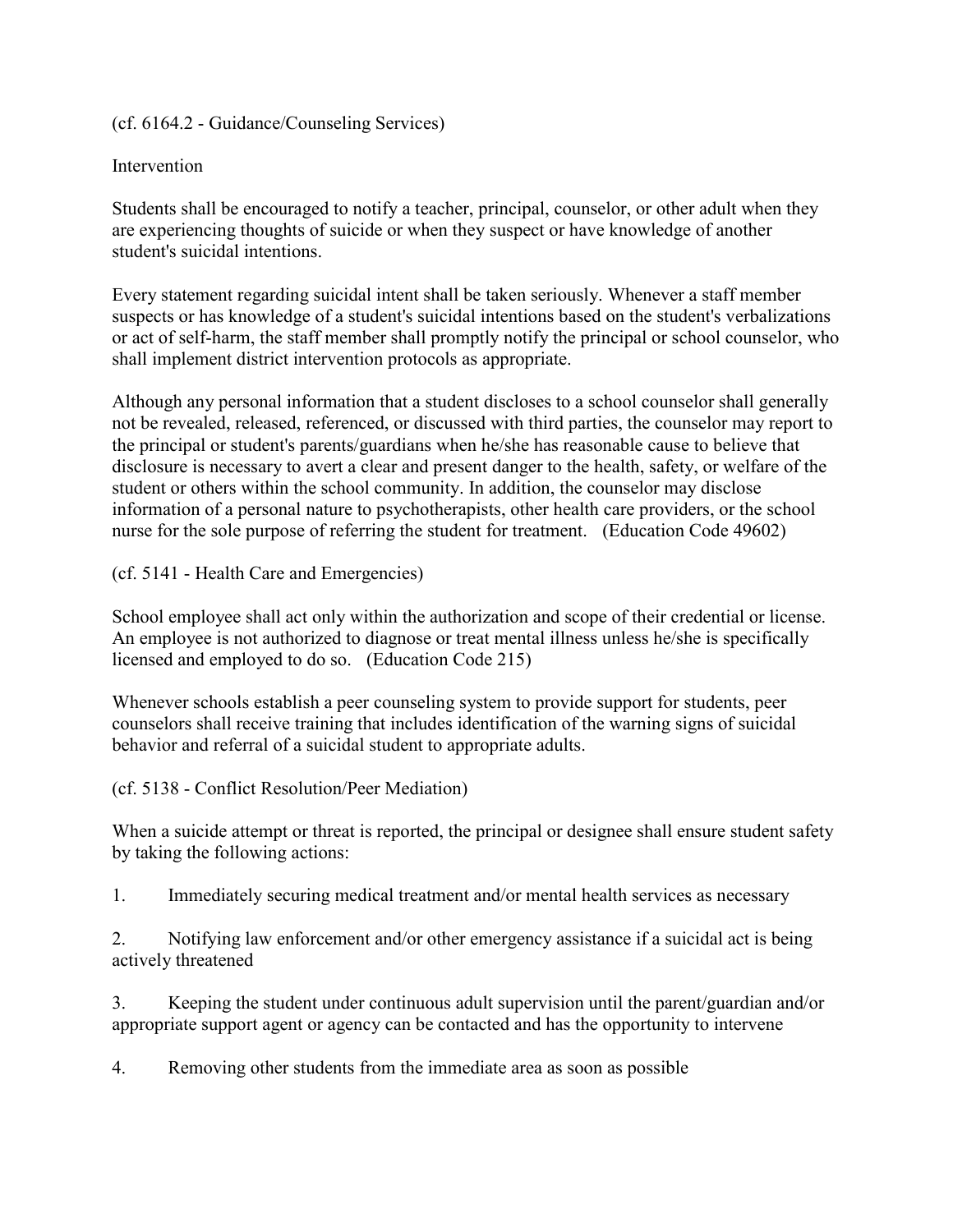(cf. 0450 - Comprehensive Safety Plan) (cf. 5141 - Health Care and Emergencies)

The principal or designee shall document the incident in writing, including the steps that the school took in response to the suicide attempt or threat.

#### (cf. 5125 - Student Records)

The Superintendent or designee shall follow up with the parent/guardian and student in a timely manner to provide referrals to appropriate services as needed. If the parent/guardian does not access treatment for the student, the Superintendent or designee may meet with the parent/guardian to identify barriers to treatment and assist the family in providing follow-up care for the student. If follow-up care is still not provided, the Superintendent or designee shall consider whether it is necessary, pursuant to laws for mandated reporters of child neglect, to refer the matter to the local child protective services agency.

## (cf. 5141.4 - Child Abuse Prevention and Reporting)

For any student returning to school after a mental health crisis, the principal or designee and/or school counselor may meet with the parents/guardians and, if appropriate, with the student to discuss re-entry and appropriate next steps to ensure the student's readiness for return to school and determine the need for ongoing support.

#### Postvention

In the event that a student dies by suicide, the Superintendent or designee shall communicate with the student's parents/guardians to offer condolences, assistance, and resources. In accordance with the laws governing confidentiality of student record information, the Superintendent or designee shall consult with the parents/guardians regarding facts that may be divulged to other students, parents/guardians, and staff.

The Superintendent or designee shall implement procedures to address students' and staff's grief and to minimize the risk of imitative suicide or suicide contagion. The Superintendent or designee shall provide students, parents/guardians, and staff with information, counseling, and/or referrals to community agencies as needed. School staff may receive assistance from school counselors or other mental health professionals in determining how best to discuss the suicide or attempted suicide with students.

Any response to media inquiries shall be handled by the district-designated spokesperson who shall not divulge confidential information. The district's response shall not sensationalize suicide and shall focus on the district's postvention plan and available resources.

## (cf. 1112- Media Relations)

After any suicide or attempted suicide by a student, the Superintendent or designee shall provide an opportunity for all staff who responded to the incident to debrief, evaluate the effectiveness of